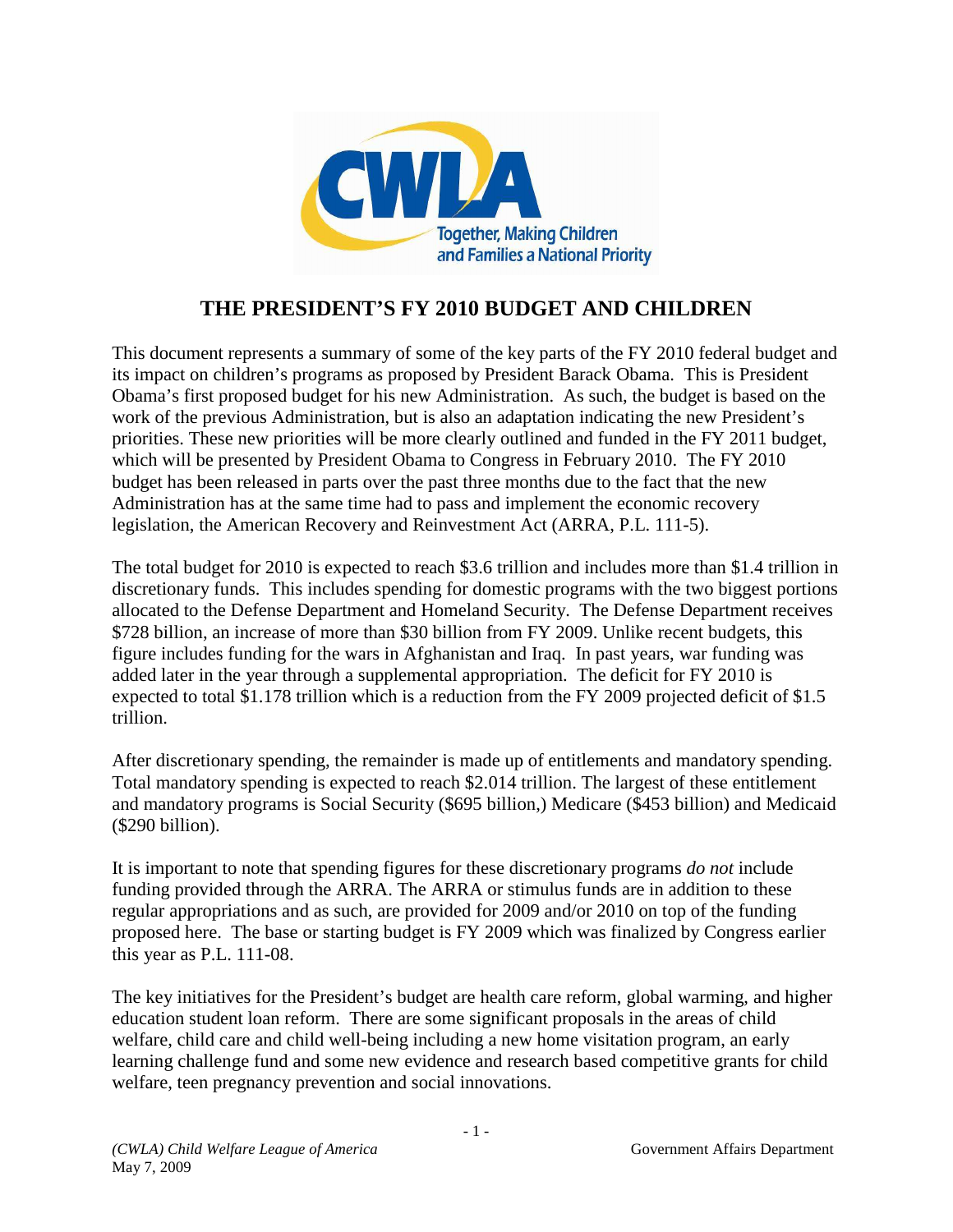### **NEW INITIATIVES**

#### **Home Visiting**

The Administration's budget proposes \$8.6 billion over ten years for a new mandatory program that provides funds to States for evidence-based home visitation programs for low-income families. The budget states that the policy is expected to save Medicaid \$664 million over 10 years, including \$189 million in 2019. In the first year, \$124 million in mandatory funding is proposed (with \$87 million in outlays or actual spending taking place). The program is expected to be a formula grant to states, tribes and the territories that will provide matching funds for home visits to low-income mothers and pregnant women. The initiative will give priority to models that have been rigorously evaluated and shown to have positive effects on critical outcomes for children and families but will not be limited to any one model. Grantees must submit a plan describing the program model they will follow, the evidence supporting their effectiveness, how they will ensure fidelity to the proven model and assess implementation, and the manner in which the program will be operated prior to approval for federal reimbursement. States are expected to provide a match and to meet a maintenance of effort test. Home visiting is just one of several other initiatives around child care and early childhood education, which the Obama Administration is proposing to advance their zero to five initiative.

#### **Social Innovation Fund**

As part of the new National Service reauthorization (the Edward M. Kennedy Service America Act), a new fund of \$50 million is created to fund projects that address social innovation. The funding will provide support to test out promising approaches for addressing a range of social challenges. The grants are expected to be from \$1 million to \$10 million per year for eligible organizations. The grantees will use funds not only to implement projects but to leverage other sources of funding from foundations and the private sector as well as other government programs and funds.

# **CHILD WELFARE**

### **Title IV-E Foster Care**

The Administration's budget projects that Title IV-E Foster Care spending will be \$4.681 billion. This is an anticipated increase of \$21 million in Title IV-E claims from the FY 2009 level. It is likely these numbers will change over the next several months, either up or down, because IV-E is an entitlement and funding automatically increases as costs for eligible children increase.

Title IV-E Foster Care funds are used for maintenance payments and administrative costs. For FY 2010, the Administration projects approximately 174,000 children will be eligible for Title IV-E in an average month. This figure represents a decrease of approximately 4,300 children per month than in FY 2009, in part due to placement of children in more permanent settings. In addition to maintenance and administrative costs, states use these funds for training and for the operation and development of the Statewide Automated Child Welfare Information Systems (SACWIS), a computer-based data and information collection system.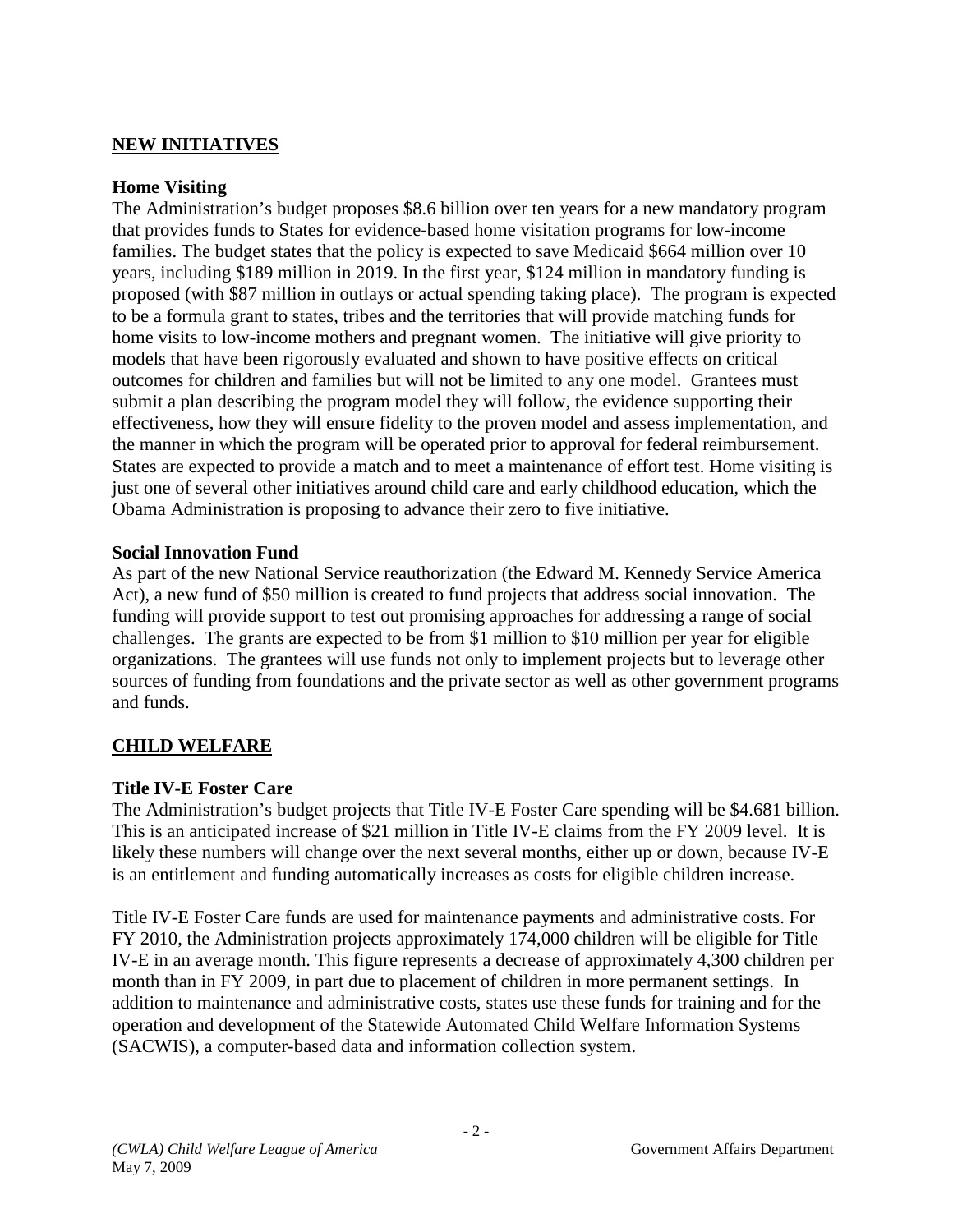#### **Title IV-E Adoption Assistance**

Federal Title IV-E Adoption Assistance spending is projected to increase to \$2.462 billion, an increase of \$91 million over FY 2009 costs. Similar to foster care, these figures represent a projection. Title IV-E Adoption Assistance funds are used to provide maintenance payments to adoptive families, administrative payments for the costs associated with placing a child in an adoptive home, and training professionals and adoptive parents. The estimated level of funding will support approximately 426,000 children each month, an increase of 14,600 from 2009. As previously stated, Title IV-E is an entitlement program and funding automatically increases as costs for eligible children go up.

The Adoption Assistance cost projection is related to enactment of the Fostering Connections to Success Act of 2008 (P.L. 110-351) for several reasons. Pursuant to the Fostering Connections Act, as of October 1, 2009, all families with special needs adoptive children 16 or older will be covered by Title IV-E funds. To this point, all special needs adoptions as well as all foster care placements have tied income eligibility to the AFDC program as it existed on July 16, 1996. Additionally, under the new law, a child who has been in foster care for five consecutive years and is placed in a family as a special needs adoption will be eligible for federal funding regardless of the child's age. Finally, for siblings adopted as special needs children, if one of the siblings is eligible for Title IV-E funds, the entire sibling group will be eligible for the expanded coverage*.* 

Every year after this point, the "de-linking" of adoption assistance eligibility to AFDC will be extended downward by two years so that on October 1, 2010, all special needs children 14 and older will be eligible for federal funds. On October 1, 2011, all special needs adoptions 12 and older will be covered and so on, until all children are covered after ten years.

This budget also projects a cost of \$49 million for the new kinship-guardianship option enacted as part of the Fostering Connections to Success Act, an increase from the \$14 million in projected first year costs for 2009. Under the Fostering Connections Act, states have an option to create a Title IV-E kinship guardianship program funded with Title IV-E funds. It should be noted, however, that the link to the AFDC July 16, 1996 income eligibility continues for both the foster care program and the new kinship guardianship programs, despite the phase-out as it applies to Adoption Assistance.

### **Social Services Block Grant (Title XX)**

The President proposes no reduction in funding for the Social Services Block Grant (SSBG), with funding remaining at \$1.7 billion. SSBG is a flexible source of funds that allows states to provide an array of services to children, youth, and families. Since 2000, funding for SSBG has been maintained at \$1.7 billion. It is a mandatory program with funding set in law and is an entitlement to the states. Its maintained funding level here is significant because the previous administration in their last three proposed budgets proposed reductions in SSBG to \$1.2 billion.

SSBG represents 12% of all federal funding states receive from the federal government to provide child abuse prevention, adoption, foster care, child protection, independent and transitional living, and residential services for children and youth.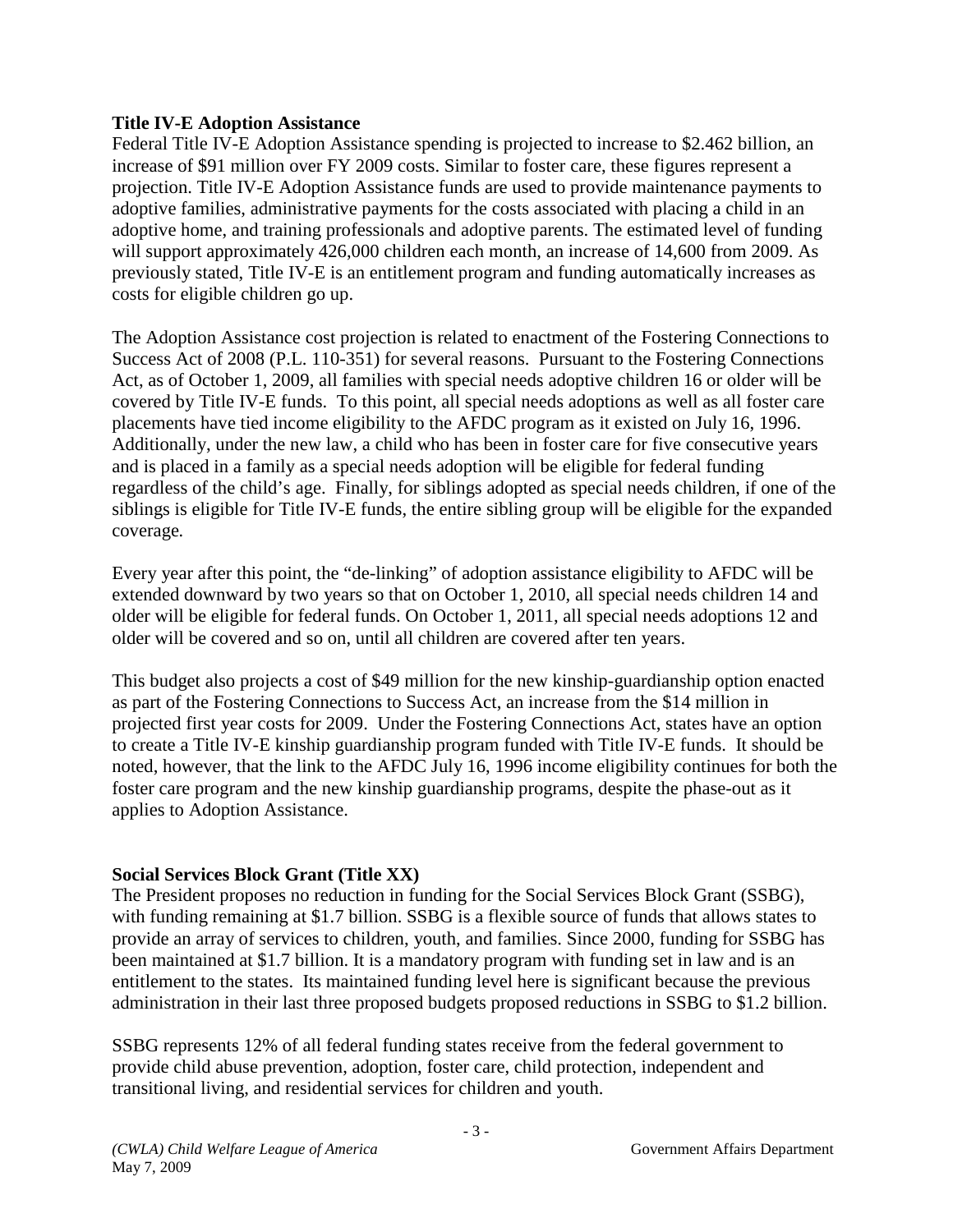States can use SSBG to fund 29 different services to prevent or remedy neglect or abuse of children or adults, achieve or maintain economic self-support, reduce unnecessary institutionalization, achieve or maintain independence, and secure referral and screening for appropriate services. In FY 2006 (when the last complete data was available), states used over \$902 million of their total SSBG allocation to provide the following services to protect and care for abused, neglected, and otherwise vulnerable children and youth:

- 42 states used over \$312 million in SSBG dollars to protect children from abuse and neglect in FY 2006. In 2006, child protective service agencies received an estimated 3.3 million reports of child abuse and neglect.
- 25 states used \$34 million in SSBG funds to assist in the adoption of children in FY 2006. Of the over 510,885 children in foster care in 2006*,* 129,311 had a goal of adoption and 50,703 children were adopted from foster care.
- In FY 2006, 37 states used almost \$413 million SSBG dollars for foster care services for more than 542,038 children. In 2006, over 510,885 children were in out-of-home care, family foster care, kinship care or residential care. Many states use SSBG to pay foster care costs for the board and care of children not eligible for federal Title IV-E foster care assistance.
- 18 states used \$9 million SSBG funds in FY 2006 to provide independent and transitional living services to over 8,600 youth and over 34,000 adults.
- 23 states used over \$118 million SSBG funds in FY 2006 supported residential treatment to over 24,000 youth and 18,000 adults.
- 16 states used \$16 million SSBG funds for juveniles involved in the justice system in FY 2006.

In addition to child welfare services, SSBG funds are used to provide child care, home delivered and congregate meals for senior citizens, family planning services, services to the disabled and domestic violence outside of child protective services, residential treatment services, substance abuse treatment, education and training, transportation services; information and referral and a range of home-based services.

# **Adoption Opportunities Program**

The President's budget maintains funding for the Adoption Opportunities grants at \$26 million, the same total approved for FY 2009 and 2008. The Adoption Opportunities Program provides several resources and supports to help with the adoption of children, including the Collaboration to AdoptUsKids, which recruits families for children waiting to be adopted through its National Recruitment Campaign. As of December 2007, 8,664 children had been listed on the www.AdoptUsKids.org website and placed in adoptive homes. Other elements of the AdoptUsKids Cooperative agreement include an annual summit, a national adoption workgroup,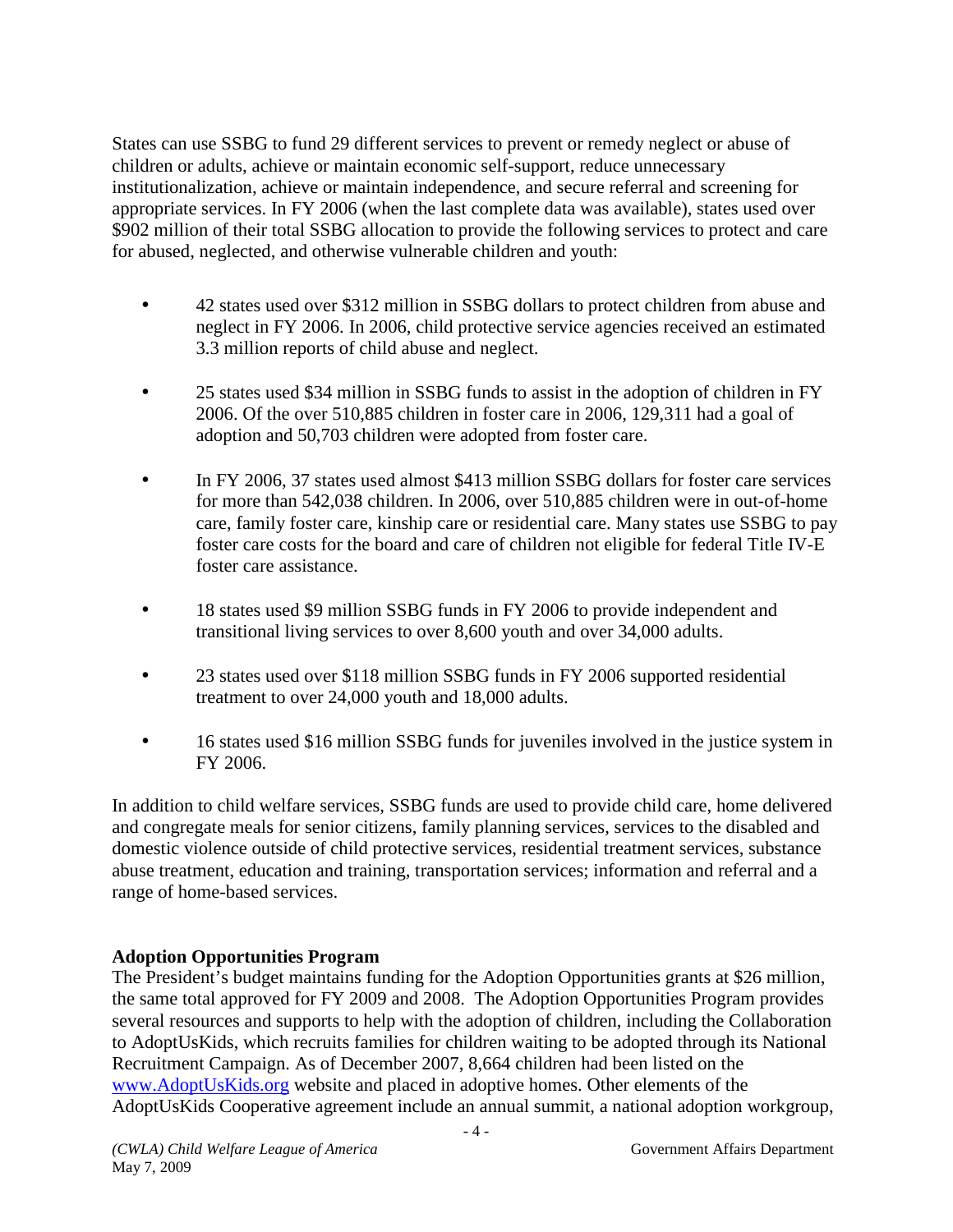research on adoption, support for adoptive parent groups, the AdoptUsKids photo-listing site, and training and technical help for states as needed.

Other examples of how the Adoption Opportunities Program funding has helped include:

- the National Resource Center on Special Needs Adoption, which provides technical assistance and training to state, tribal, and other child welfare organizations on current issues in special-needs adoption, such as compliance with federal laws and regulations, permanency planning, and cultural competence;
- the Information Gateway, managed by Caliber, Inc., and the National Adoption Information Clearinghouse, which are comprehensive information centers on adoption;
- the National Adoption and Foster Care Recruitment Campaign and the You Gotta Believe program, which seek permanent placements for older children; and
- a focus on rural adoption, including 10 discretionary grants across the nation to explore and develop rural adoption, along with a focus on older youth permanency through nine discretionary grants to agencies involved in placement of older teens into permanent homes.

The Adoption Opportunities Act is due to be reauthorized this year as part of the Child Abuse Prevention Treatment Act (CAPTA) reauthorization. CWLA has proposed strengthening its emphasis on addressing post adoption services, recruitment of minority parents and adoption of older children.

# **Adoption Incentive Payments**

The budget proposes funding the Adoption Incentives program at \$39.5 million. The final appropriation for FY 2009 was increased to \$36 million from \$4 million in FY 2008. The appropriated levels are not necessarily spent. The incentive payments are based on a formula originally created under the Adoption and Safe Families Act of 1997 (ASFA). States were awarded an incentive or bonus if they increased the number of adoptions from the foster care system over that state's base year. All fifty states have received incentive funds over the past decade. The number of adoptions from foster care has stayed in the range of 50,000 to 51,000 each year for the past half decade after initially increasing from a level of approximately 28,000 a year in the late 1990s.

In 2007, 20 states qualified for \$11 million (figures were not available for FY 2008). Of the twenty states, 13 received less than half a million dollars. As part of the Fostering Connections to Success Act (P.L. 110-351), the adoption incentive was changed in three ways: it allows states to receive an additional payment of \$1000 per adoption if the state's adoption rate exceeds its highest recorded foster child adoption rate since 2002; it awards \$8000 per older child (nine and older) adoption and \$4000 per special needs adoption above the baseline; and it updates to FY 2007 the adoption baseline above which incentive payments are made. States are also allowed to spend the funds over twenty-four months instead of twelve.

# **Independent Living**

The budget contains \$140 million for the Chafee Independent Living Program. This \$140 million in mandatory funding is used by states for a variety of services to ease the transition from foster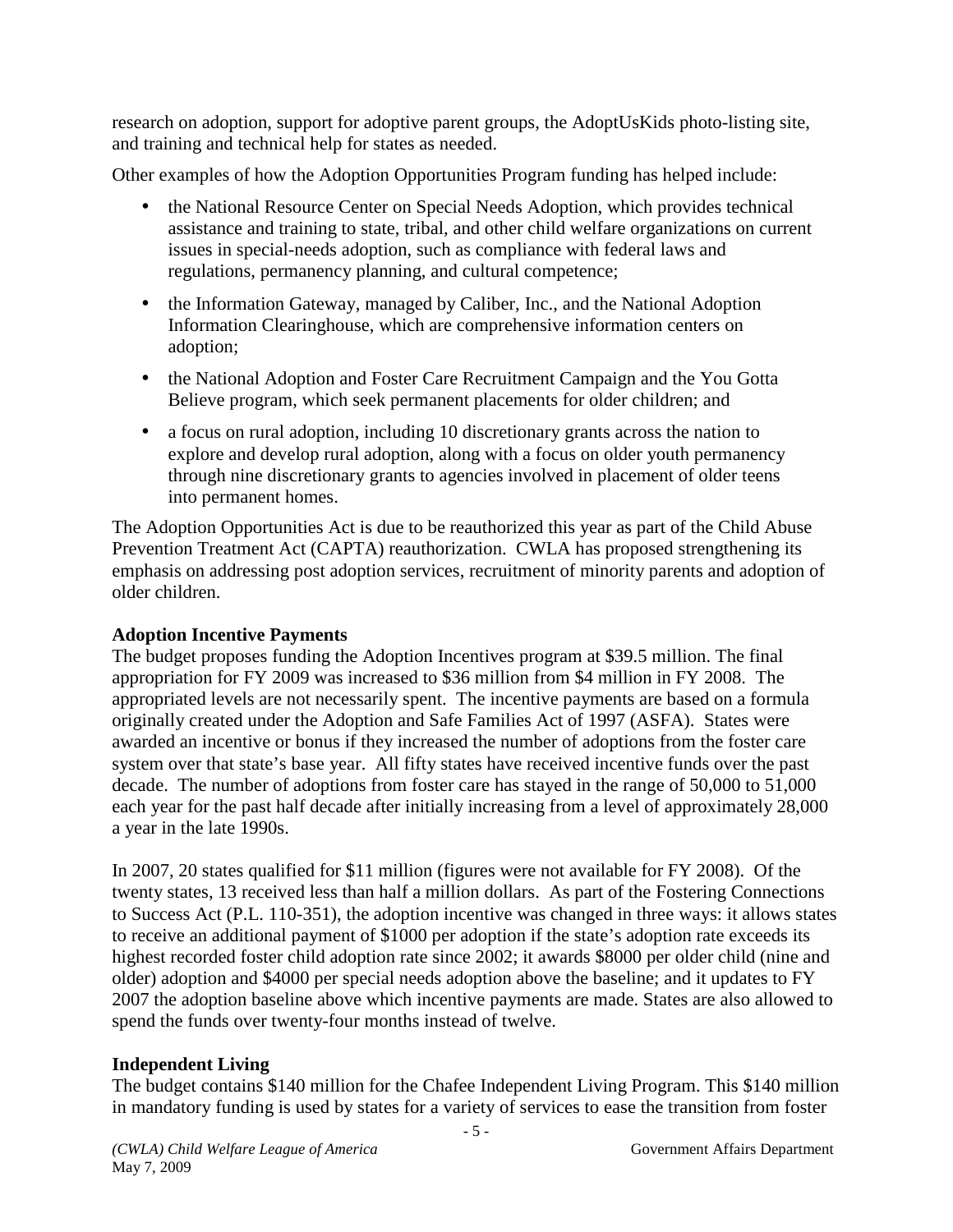care for youth who will likely remain in foster care until they turn 18 and former foster children between the ages of 18 and 21, and is the same as the FY 2009 funding level. Approximately 26,154 young people left foster care as a result of age in FY 2006. As a result of the Fostering Connections Act (P.L. 110-351), starting on October 1, 2010 (FY 2011) states will have the option to extend the age of foster care to 19, 20 or 21.

### **Independent Living Education and Training Vouchers**

\$45 million of the total funding for the Chafee Independent Living program is proposed for the Education and Training Voucher (ETV) program that was authorized in 2001 (P.L. 106-169). These funds, unlike the \$140 million, require an annual appropriation. The program was funded for the first time in FY 2003 at \$42 million. The voucher program helps older youth leaving foster care obtain the higher education, vocational training, and other education supports needed to become self-sufficient. Full funding for this program would be \$60 million.

Up to \$5,000 per year is available to a young person for the cost of education or training. This program expands on states' efforts to provide these services. ETV funds are distributed to the states using the same formula as the Chafee Independent Living Program. If a state does not apply for funds for the ETV program, the funds will be reallocated to one or more states on the basis of their relative need for funds. While states are doing a good job generally of distributing these funds, older foster youth could take advantage of the vouchers if their availability was more widely known.

### **Promoting Safe and Stable Families Program (Title IV-B, Subpart 2)**

The President's budget proposes funding the core Promoting Safe and Stable Families (PSSF, Title IV-B, Subpart 2) program at \$368 million. This total represents \$305 million in mandatory funds and \$63 million in discretionary funds. The core PSSF program can receive up to \$505 million annually. The core or main PSSF funds are used for four services: family preservation, community-based family support services, time-limited reunification services and adoption promotion and support services.

\$20 million in mandatory funding is provided for the Court Improvement program. In 2006, Congress created two annual grants of \$10 million for court improvement efforts that attempt to improve the actions and involvement of local courts as they relate to a state's child welfare system.

The budget also provides the third year of mandatory funding for competitive grants to address methamphetamine or other substance abuse as it affects the child welfare system. In FY 2010, \$20 million is provided. The grants are \$500,000 to \$1 million each and are for 2 to 5 years. Grants can be used for family-based comprehensive long-term substance abuse treatment, early intervention and prevention efforts, child and family counseling, mental health services, parenting skills, and the replication of other successful long-term comprehensive substance abuse treatment initiatives.

\$20 million is provided in FY 2010 workforce state grants. These funds are distributed to states by formula to carry out and address strategies to improve the child welfare workforce. Funds are mandatory and in addition to FY 2010 dollars, states can draw down their share of \$40 million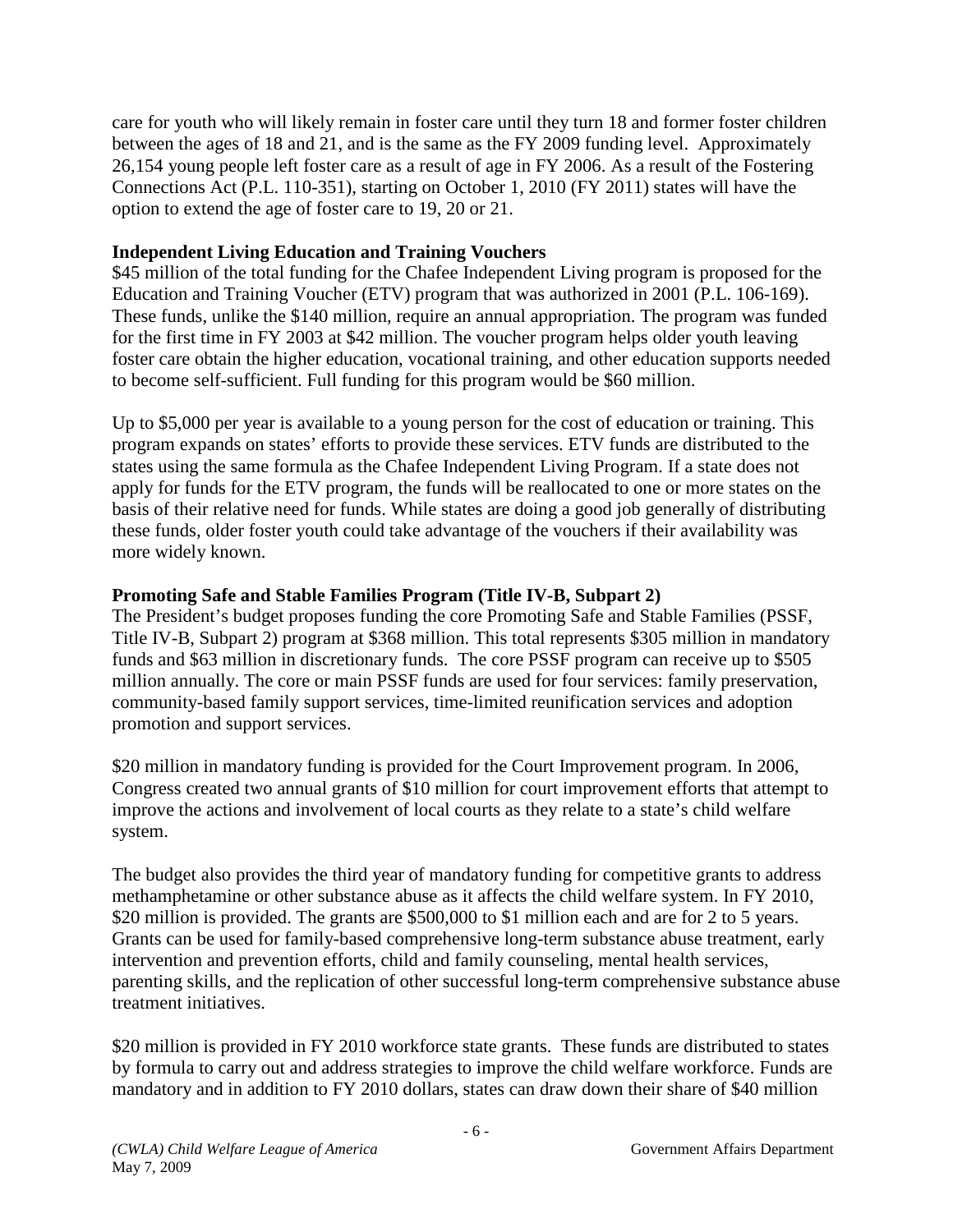remaining in FY 2006 funds. Before funds are released, a state must implement policy and provide data that children in foster care are being visited on a monthly basis.

# **Children of Incarcerated Parents**

The Administration requests \$49.3 million for a program that provides mentoring for children with incarcerated parents. This program was authorized in the Promoting Safe and Stable Families Amendment Act of 2001 (P.L. 107-133). Funding has been level for the past several years.

This is a competitive grant program providing grants up to \$5 million each. The grant recipients are required to provide services, both directly and in collaboration with other local agencies, and to strengthen and support the families of those young people. This includes connecting the children with their imprisoned parent when appropriate.

# **Child Welfare Services (Title IV-B, Subpart 1)**

Under the President's budget, the Child Welfare Services are funded at \$282 million. This is the same as FY 2009. States use these funds to address problems that may result in neglect, abuse, exploitation, or delinquency of children; prevent the unnecessary separation of children from their families and restore children to their families, when possible or place children in adoptive families when appropriate; and assure adequate foster care when children cannot return home or be placed for adoption. There are no federal income eligibility requirements for the receipt of child welfare services.

### **Child Welfare Research, Training and Demonstrations Innovative Approaches to Foster Care**

The Administration continues funding of \$7.2 million in Title IV-B part 1 training funds for projects and research related to child welfare. These funds have historically been used for funding projects to advance the child welfare workforce. In particular funds assist in university and other institutions of higher learning in advancing the child welfare workforce in partnership with child welfare agencies.

This \$7.2 million fund will increase to \$27.2 million with the additional \$20 million designated for a new "Innovative Approaches to Foster Care" fund. The broad outlines discuss a proposal that would provide funding to demonstration grants that would be awarded to state, local and tribal initiatives that can show innovation and progress in reducing the length of stay/long term placements in foster care. In addition, those demonstrations that can show results could be eligible for additional bonus funding. As is the case in several parts of the budget, the Administration highlights the need to use evidence-based and evidence-informed practices in order to qualify for funding.

# **CAPTA Grants**

Child Abuse Prevention and Treatment Act (CAPTA) state grant funding is maintained at its FY 2009 level of funding of \$27 million. CAPTA provides funding to address issues around child abuse and preventing child abuse, with CAPTA state grants provided to each state by formula and used to fund and improve a state's Child Protective Services (CPS) system. The funding has been so limited over the years that states must supplement these dollars with other federal, state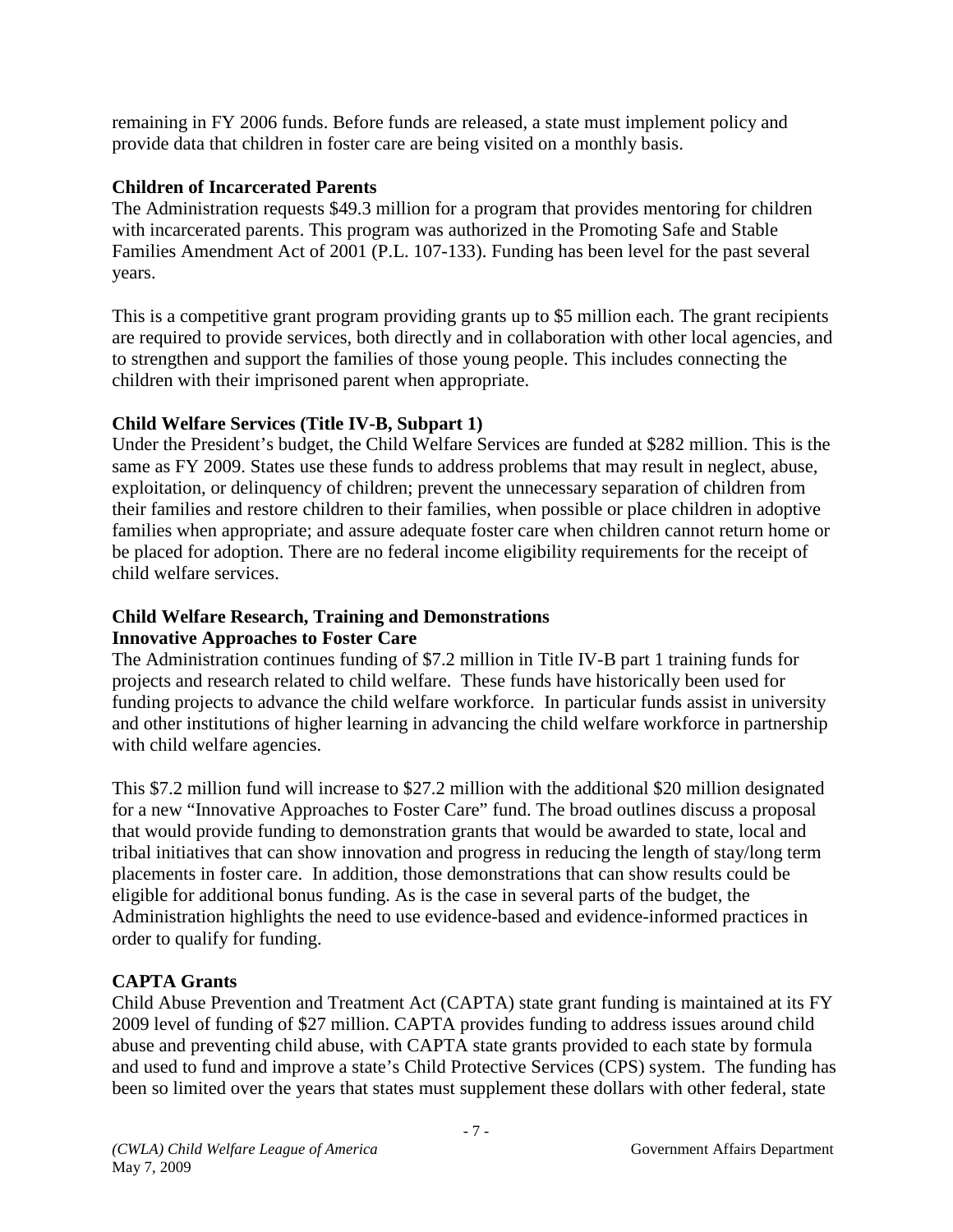and local funds. Nonetheless, CAPTA does create a number of mandates on states tied to the funding, the most prominent of which are requirements around mandatory reporting of child abuse and data collection. CAPTA is scheduled to be reauthorized this year.

CAPTA discretionary grants are reduced by \$2.4 million below 2009 to a total of \$25.8 million representing a reduction in earmarked projects. The Administration continues through this line item \$13.5 million designated for evidence-based home visitation programs. This \$13.5 million support for home visitation was first included in the 2008 budget. The funds are intended to assist states in leveraging funds to implement home visitation programs. Funding is separate from the new home visitation proposal in the Administration's budget. CAPTA discretionary grants are non-formula funds used to promote research and program assistance and development

The FY 2010 Community Based Grants for Prevention of Child Abuse and Neglect would be maintained at the FY 2009 level of \$42 million. These grants develop community-based and prevention-focused programs and activities designed to strengthen and support families and to prevent child abuse and neglect. Funds are used at the local level for organizations such as family resource programs, family support programs, voluntary home visiting program, respite care programs, parenting education, mutual support programs, and other community programs or networks of such programs that provide activities designed to prevent or respond to child abuse and neglect.

# **EARLY CHILDHOOD EDUCATION INITATIVES**

# **Child Care**

The Administration proposes \$2.127 million in child care funding for FY 2010, the same level as 2009. The total funding does not reflect the additional \$2 billion in child care funding that was provided as part of the stimulus package. The ARRA or stimulus package funds can be used for fiscal years 2009 and 2010. The Child Care and Development Fund (CCDF) is made up of both discretionary and mandatory child care dollars. The mandatory funding is now \$2.9 billion. Funding was increased by \$200 million as a result of the reauthorization of TANF included in the 2005 Deficit Reduction Reconciliation Act. This increase is currently available to states as federal matching funds. Approximately \$1.8 billion flows to the states by a set formula, if a state adds state dollars as a match. The remaining funds are provided to states without a required match. As a result of the TANF reauthorization, child care mandatory funds will not increase through FY 2010. TANF will require a reauthorization as part of the FY 2011 budget.

# **Head Start**

The President's budget proposes a slight increase in Head Start funding for FY 2010. The Administration request is an increase from approximately 122 million to \$7.234 billion. As is the case with child care funding this is the baseline budget. Funding provided through the stimulus package (ARRA) is in addition to this budget baseline total. The ARRA covers FY 2009-10. As is the case with child care, the Head Start program received \$2 billion in support of Head Start and Early Head Start. The administration projects that 978,000 children zero though age five will be assisted through the ARRA and FY 2010 budget for Head Start, a projected increase of 78,000 from 2008. They also project that 115,000 infants and toddlers will be helped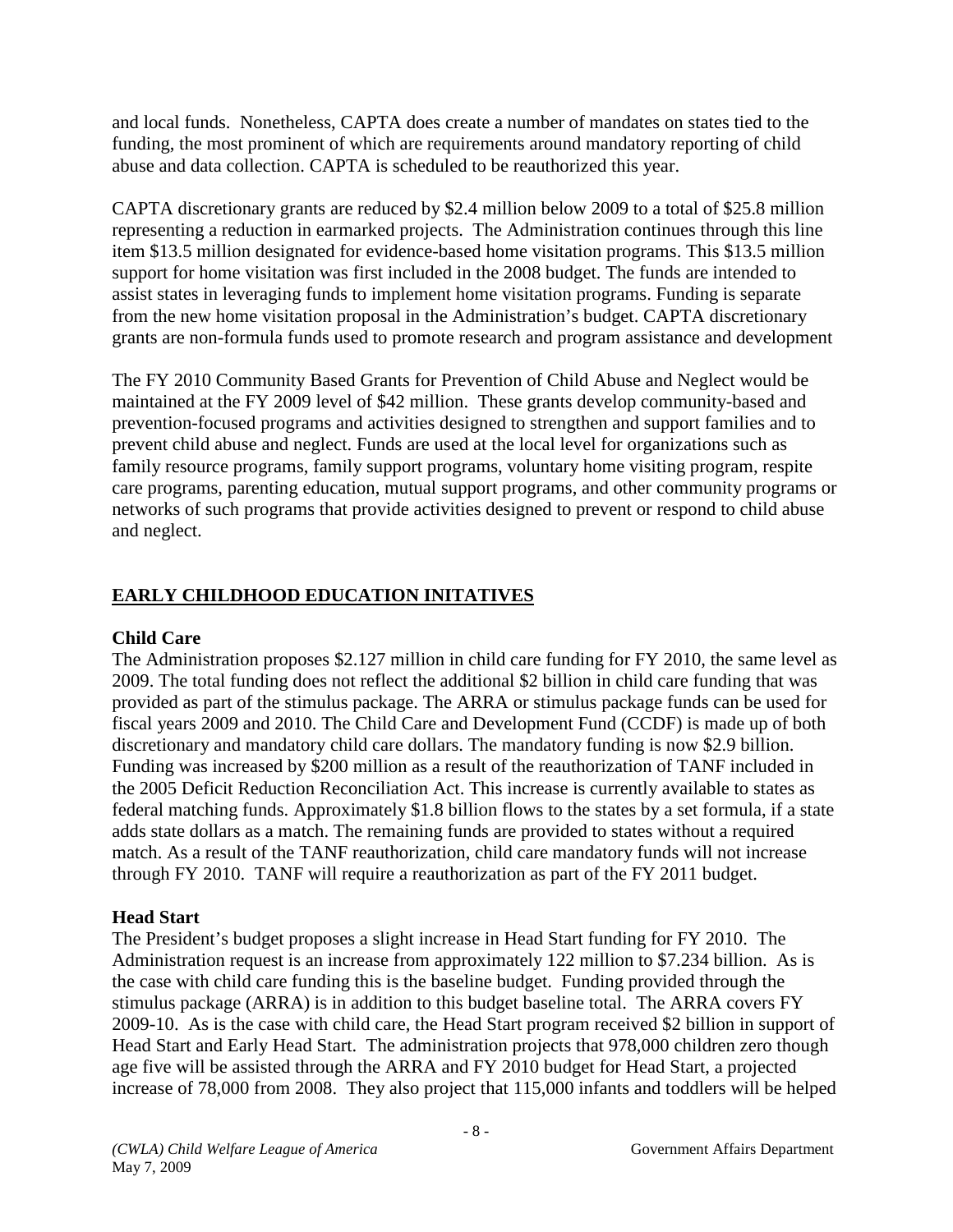by the ARRA and the baseline budget and that this total is nearly double the coverage provided in 2008.

### **Zero to Five**

The Administration indicates that several actions and proposals are a down-payment on a comprehensive zero through age five initative. This initiative is intended as a way to strengthen and assist families with young children and it includes child care, Head Start, and the new home visiting proposal. In addition to these three programs, grants within the Education Department such as a new fund of \$300 million will provide dollars for competitive grants to state education agencies or state agencies that administer child care. The grants will be to promote an integrated statewide structure for early learning. The Education Department will also have a new \$500 million fund to promote pre-K programs. The grants, if funded, will be matching grants to states based on the Title I education formula grants.

### **Promise Neighborhoods**

The Administration requests \$10 million in planning grants to implement its "Promise Neighborhoods" initiative. This initiative, which President Obama raised during the campaign, is based on the Harlem Children's Zone program. The program attacks poverty through a comprehensive school-based model that provides wrap around services for the entire family in a comprehensive fashion. It places a special emphasis on early-learning through K-12 and guides children through the entire period of learning. The goal is to spread this model to several communities across the country. The planning grants would go to non-profits for one year. Only those grantees that developed proposals that incorporated strong partnership and strong plans would be eligible for larger implementation grants the following year.

# **TEMPORARY ASSISTANCE FOR NEEDY FAMILIES (TANF)**

The President's FY 2010 budget includes \$16.5 billion in TANF funds to all 50 states, and approximately \$319 million in supplemental grants to 17 states. As a result of the 2006 TANF reauthorization, this total now includes a \$150 million fund for marriage initiatives and fatherhood programs. Congress and the Administration extended the supplemental TANF grant for another two years through the American Recovery and Reinvestment Act. This grant supplements 17 states that experienced large growth or low funding in the first years of TANF*.* 

# **YOUTH DEVELOPMENT**

The President's budget includes level funding of \$1.1 billion for the  $21<sup>st</sup>$  Century Community Learning Centers program. This program provides opportunities for students and their families to continue learning new skills and discover new abilities after the school day has ended. The program is funded through local school districts and attempts to fill some of the shortfalls in afterschool and child care services.

# **JUVENILE JUSTICE**

The President's budget calls for level funding for the four main juvenile justice accounts: \$75 million for state formula grants; \$62 million for delinquency prevention grants; \$55 million for the juvenile accountability block grant; and \$80 million for the juvenile mentoring program.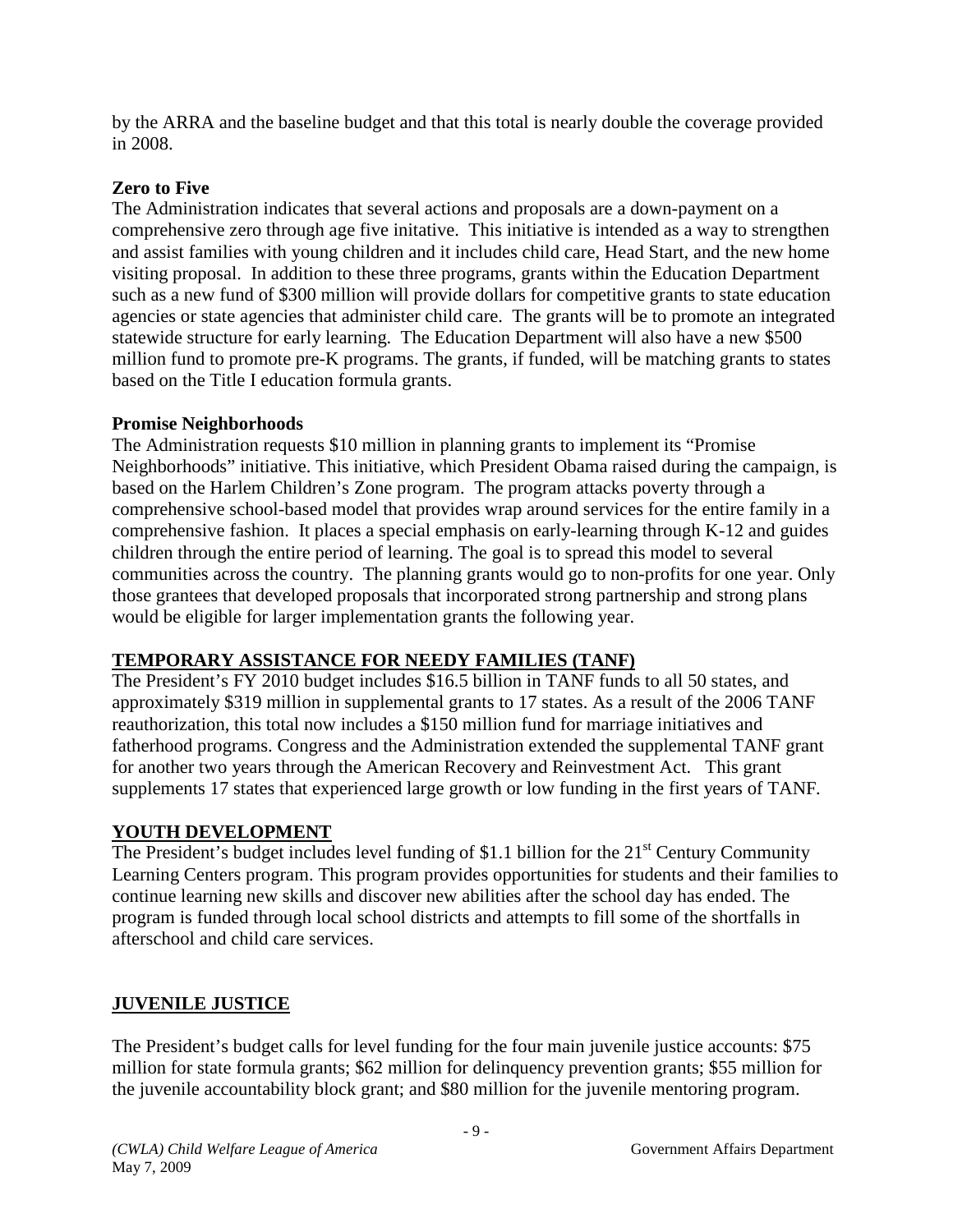The budget does not include the proposal from former President Bush to consolidate these programs into a single flexible grant program, whereby states and localities compete for funding based on local needs as well as national priorities. That proposal would have consolidated existing juvenile justice programs with other federal concerns including the Internet Crimes Against Children program.

The budget proposal also reduces the "Demonstration Programs" grants by \$57 million, from \$80 million down to \$25 million, while setting up a new program titled, "Community-based Violence Prevention Initiatives." This portion of the budget has been used exclusively for earmarks rather than its intended purpose of supporting new, innovative or promising approaches in juvenile justice. The new program will provide funding for community-based strategies that focus on street level outreach, conflict mediation, and the changing of community norms to reduce violence.

### **BEHAVIORAL HEALTH**

The President is proposing \$3.394 billion in FY 2010 for the Substance Abuse and Mental Health Administration (SAMHSA), to improve the quality and availability of prevention, early intervention, treatment, and rehabilitation services in order to reduce illness, death, disability, and cost to society resulting from substance abuse and mental illness. This is an increase of approximately \$59 million above FY 2009.

#### **Substance Abuse**

Funding for the Substance Abuse Prevention and Treatment Block Grant remains at the FY 2009 level of \$1.7786 billion. This funding is distributed to 60 States and jurisdictions to plan, implement, and evaluate substance abuse prevention and treatment services, with over 20% of the funding going to prevention counseling and education.

Funding for the Substance Abuse Treatment Programs of Regional and National Significance is increased to \$458 million for FY 2010. The previous Administration proposed a FY 2008 total of \$352 million and a lower FY 2009 total of \$325 million. The Substance Abuse Prevention Programs of Regional and National Significance are funded at \$198.3 million, approximately \$2.7 million less than in FY 2009.

#### **Abandoned Infants Assistance**

The President proposes to fund the Abandoned Infants Assistance Program at \$12 million, the same amount it received in FY 2008 and FY 2009. This program provides demonstration grants for services to infants and young children, many of whom are HIV-infected or drug-afflicted. These infants and young children are medically cleared for discharge from acute hospital settings, but remain hospitalized due to a lack of appropriate out-of-home placement alternatives.

#### **Mental Health**

The President's budget includes \$986 million for mental health prevention and treatment activities, a \$17 million increase from the FY 2009 Omnibus bill. Funding for the Mental Health Services Block Grant for states to provide community-based mental health service delivery for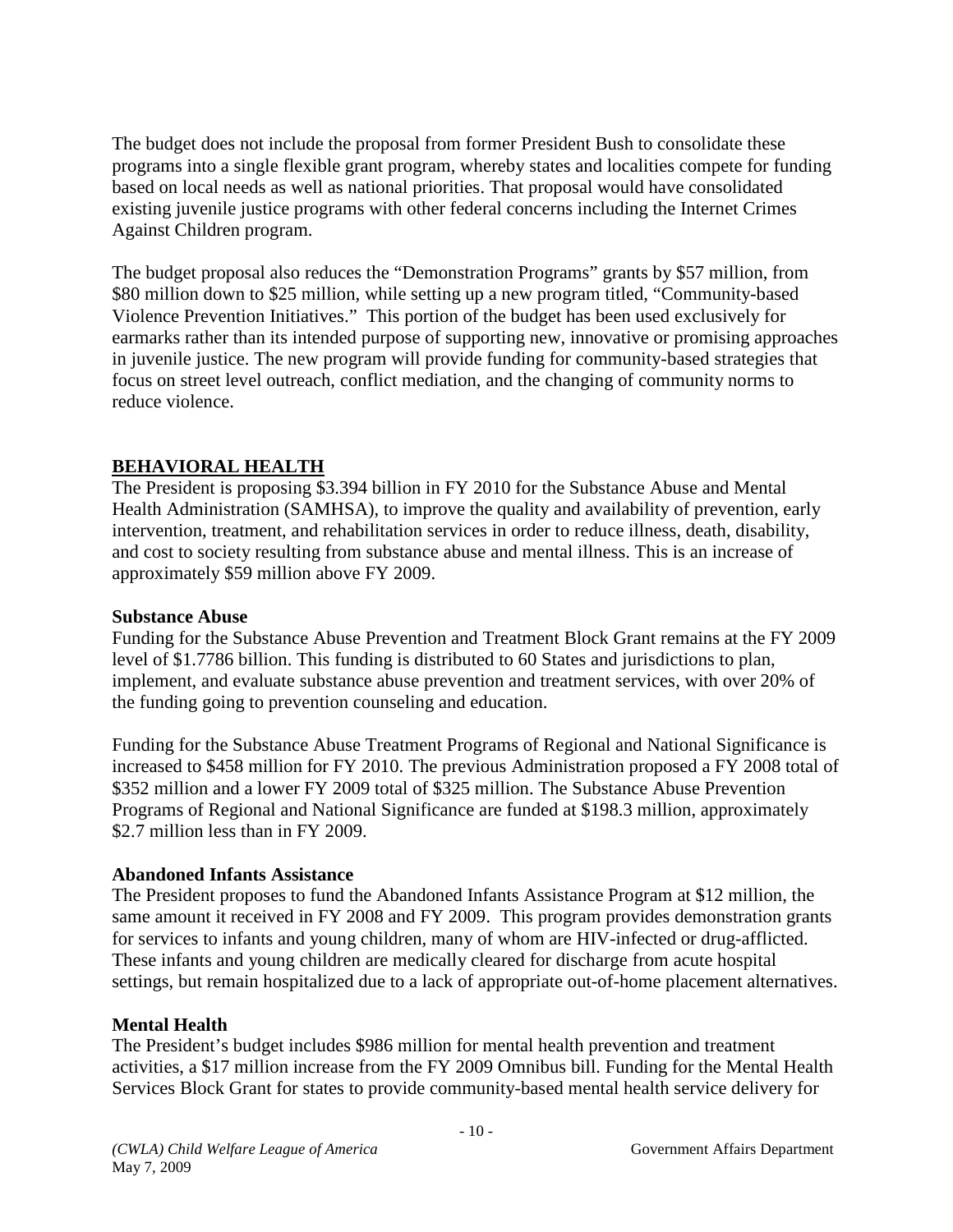adults and children is requested at \$428 million, the same level as FY 2009 and FY 2008. This is down slightly from in FY 2007 and before.

Funding for the Children's Mental Health Services Program is increased by \$17 million to \$125 million for FY 2010. Under the President's budget, SAMHSA's Mental Health Programs of Regional and National Significance would be cut by nearly \$9 million, decreasing funding from \$344 million to \$335.8 million.

The Projects for Assistance in Transition from Homelessness (PATH), is increased from its FY 2009 level by \$8 million—from \$60 million to \$68 million. These funds provide communitybased services for individuals suffering from severe mental illness who are facing homelessness.

# **HEALTH**

# **Health Reform**

The President's budget establishes a health reform reserve fund of approximately \$600 billion over ten years. The reserve is funded by new revenue and savings from both Medicare and Medicaid. Building on recent steps to cover more uninsured Americans including the reauthorization of the Children's Health Insurance Program (CHIP) and serious health investments in the American Recovery and Reinvestment Act, the reserve fund—while not sufficient to fully fund comprehensive reform—will make significant strides in expanding coverage.

## **Medicaid/CHIP**

Medicaid provides a vital health care safety net in every state. It is a lifeline to health care for many vulnerable populations, including children and youth in our nation's foster care system, people with disabilities and chronic illness, and certain low-income individuals. To broaden coverage to low-income children, Congress enacted the Children's Health Insurance Program (CHIP) in 1997. CHIP seeks to cover children whose families earn too much to qualify for Medicaid, but not enough to afford private insurance. In February 2009, CHIP was reauthorized with an additional \$44 billion over five years (P.L. 111-3), to cover approximately four million more children, many of whom already qualify for CHIP or Medicaid.

The budget request projects Medicaid mandatory spending to be \$289.764 billion for FY 2010, an increase of approximately \$27 billion over FY 2009 spending. The increase is largely due to an increased number of beneficiaries eligible for the program and it is important to note that the President's budget trims \$1.5 billion from Medicaid in FY 2010 in conjunction with increased efficiency and accountability. Savings are yielded by reducing prescription drug payments for Federal and State governments, increasing access to Medicaid family planning services, and improving Medicaid program integrity. Increased access to Medicaid family planning services in the form of a new State option to expand such services to non-pregnant women between the ages of 15-44 at or below 200% of the Federal Poverty level is expected to save money by decreasing the number of unplanned pregnancies.

CHIP funding is projected to be \$10.095 billion in FY 2010, an increase of \$1.529 billion from FY 2009. This is reflective of the 2009 reauthorization of CHIP, which provided an additional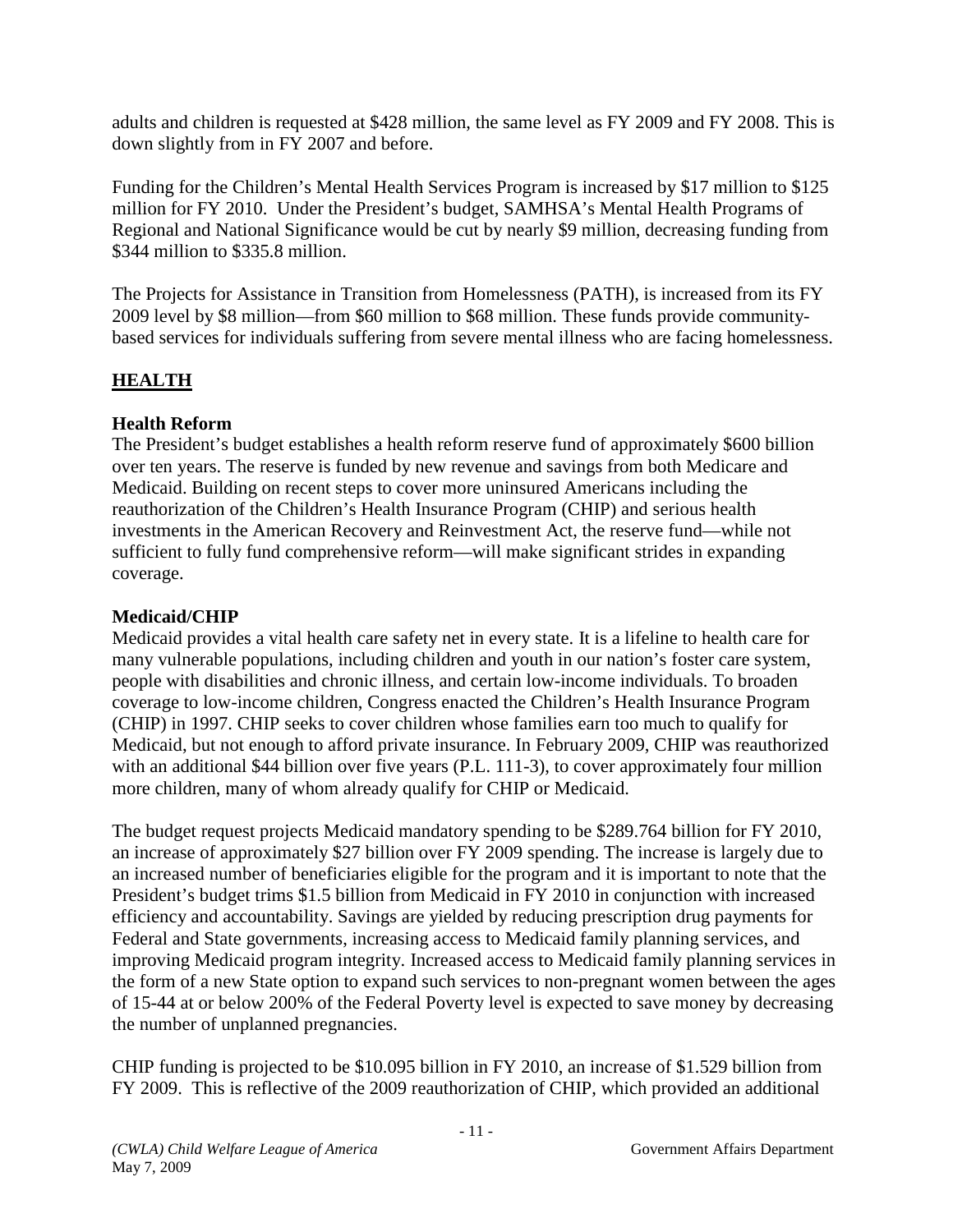\$44 billion over five years to cover millions more low-income children. \$200 million of this amount is for the newly established Child Enrollment Contingency Fund, which will alleviate future State funding shortfalls experienced as States enroll more and more children in Medicaid and CHIP.

# **Family Planning**

The Family Planning (Title X) program supports a network of more than  $4,400$  clinics nationwide serving approximately 5 million people. The FY 2010 budget request includes \$317 million for the Title X family planning program, \$10 million above FY 2009. Family Planning clinics provide access to a wide array of reproductive health and preventive services.

# **Abstinence Education and Teen Pregnancy Prevention**

The FY 2010 budget redirects abstinence-only education program funding to evidence-based and promising teen pregnancy prevention programs. The FY 2010 budget includes an additional \$110 million for community-based efforts to reduce teen pregnancy and \$4 million to evaluate the range of teen pregnancy prevention programs.

# **Maternal and Child Health**

Proposed funding for the Title V Maternal and Child Health Services Block Grant remains level at \$662 million. Title V is a federal-state partnership that funds a diverse array of programs and services specifically aimed at improving the health of mothers and children, many of whom are vulnerable and in need of prevention or early intervention. These services include public education and outreach, evaluations and quality assurance activities, support for newborn screenings and genetic services, and health care services including nutrition counseling. The budget request also proposes \$102 million for the Healthy Start program, the same level approved for FY 2009. The Healthy Start program provides intensive services tailored to the needs of high risk pregnant women, infants, and mothers in diverse communities with high rates of infant mortality.

# **HIV/AIDS**

The FY 2009 budget request includes \$2.267 billion for the Ryan White HIV/AIDS program, an increase of about \$54 million from FY 2009. The program provides comprehensive assistance to over 500,000 low-income individuals living with HIV/AIDS each year.

# **Early Intervention for Children with Disabilities**

The President's budget proposes funding at \$439 million for the Individuals with Disabilities Education Act (IDEA) Early Intervention Services Program (Part C) for FY 2010. Through IDEA, the U.S. Department of Education works with states to ensure that children with disabilities receive an appropriate public education that includes preparing them for employment and independent living, and that all schools are held accountable for the educational results of children needing special education. This specific program provides grants to states to provide coordinated, comprehensive, multi-disciplinary interagency programs for early intervention services to children with disabilities, from birth until age-2 and their families.